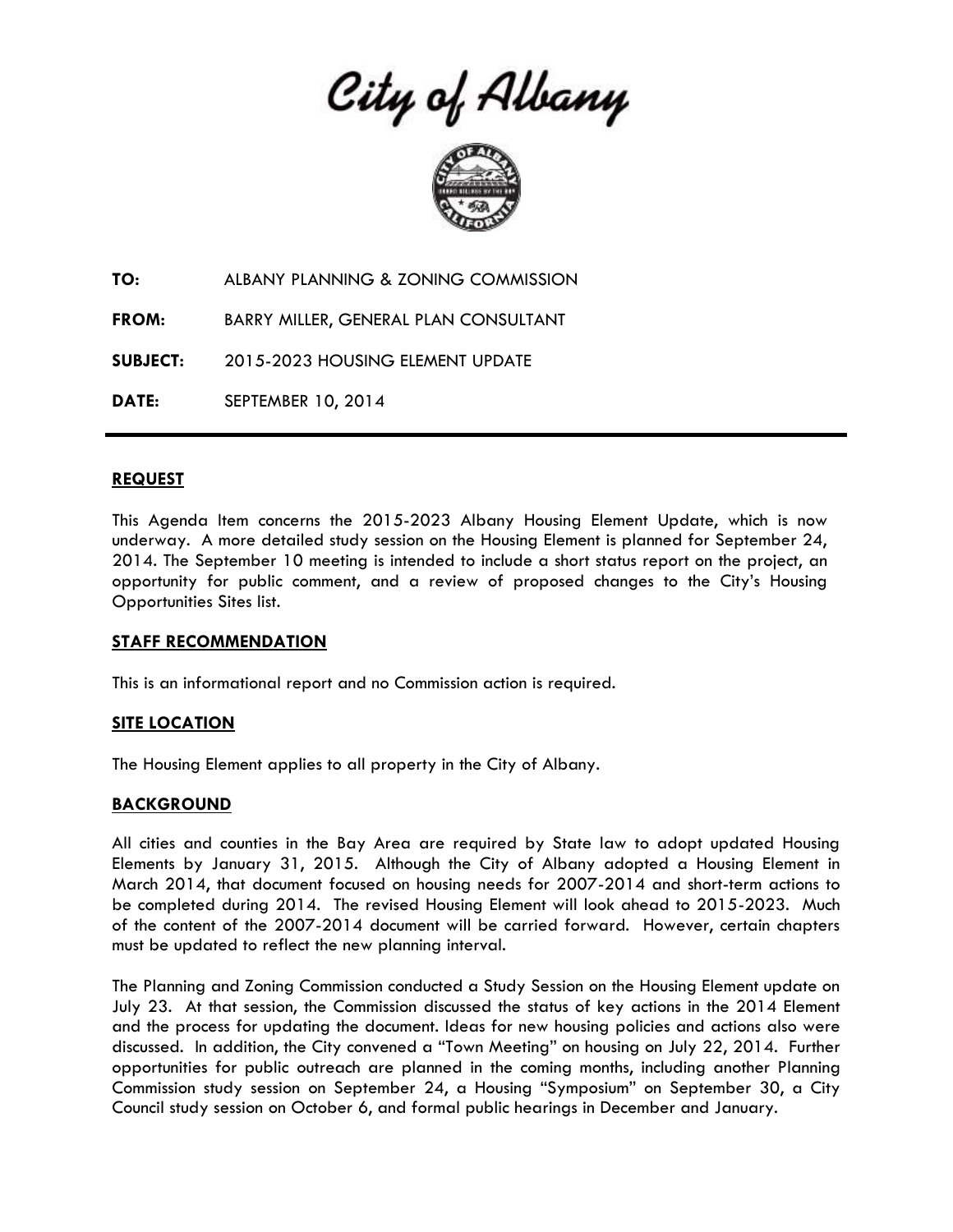## **ANALYSIS**

The Housing Element must demonstrate that the City has the capacity to accommodate its "fair share" of the region's housing needs during the 2015-2023 time period. The "fair share" for each city and county in the Bay Area is determined by the Association of Bay Area Governments (ABAG) through a process called the Regional Housing Needs Allocation (RHNA). The RHNA "assignment" is broken down by income categories, with numeric targets set for very low, low, moderate, and above moderate income households.

The RHNA for Albany for the previous (2007-2014) Housing Element was 276 units. The RHNA for the new Housing Element period has increased by 21 percent and is now 334 units, an increase of 58 units. The 334 units include 145 above moderate income units, 57 moderate income units, 53 low income units, and 80 very low income units.

The previous (2014) Housing Element indicated that the City had capacity for 359 housing units, including 175 in the approved senior housing development at UC Village and another 184 on scattered vacant and underutilized sites within the City. As of September 2014, all of this capacity still remains available, and the existing list of housing sites will be carried forward.

Because the RHNA is 334 units and the City has capacity to build at least 359 units, no further identification of housing sites is required. However, the City recognizes that because the RHNA has increased by 58 units, it is appropriate to expand the list of potential housing sites. As noted at previous meetings, the placement of a parcel on the Opportunity Site "list" has no impact on the site's development potential or zoning, nor does it obligate the owner to build housing. It is merely an acknowledgement that the site's zoning would enable housing to be built, and that economic conditions are favorable for the site's reuse.

Staff has identified three potential new housing sites, with a combined total potential of 61 units. The sites are described below:

- (a) Goodwill Industries (former Blockbuster Video) at 505 San Pablo (corner of Brighton). This site consists of three contiguous parcels under one owner (APNs 67-2826-1, 67-2827-27, and 67-2827-28). Total site area is approximately 20,000 square feet. The existing use is a one-story 7,500 square foot retail store, with more than half the lot is used for surface parking. The floor area ratio on the site is 0.375. The site is relatively large, and has good potential for reuse with mixed uses (including housing) similar to the Portland Gardens and Albany Gardens developments two blocks away. Although zoning would theoretically allow 63 units per acre, a more realistic estimate of 33 units per acre has been used based on comparable projects nearby (Albany Gardens). This yields 15 potential units on this site.
- (b) Mary and Joe's Sporting Goods at 911 San Pablo Avenue (east side, south of Solano). This site consists of five contiguous parcels under one owner (APNs 66-2661-3, 66-2661-5, 66- 2661-6, 66-2661-57, 66-2661-54). The site includes one commercial building (containing Mary and Joe's, a photography studio, and a hair salon), a parking lot, and two rental homes along Kains Avenue (contiguous parcels to the rear of the retail uses). The total assessed improvement value for the five parcels is \$92,000 while the assessed land value is \$233,000. The resulting Improvement/Land Value ratio of 0.39 suggests a relatively high potential for redevelopment. The five parcels comprise 26,400 square feet. Although zoning would